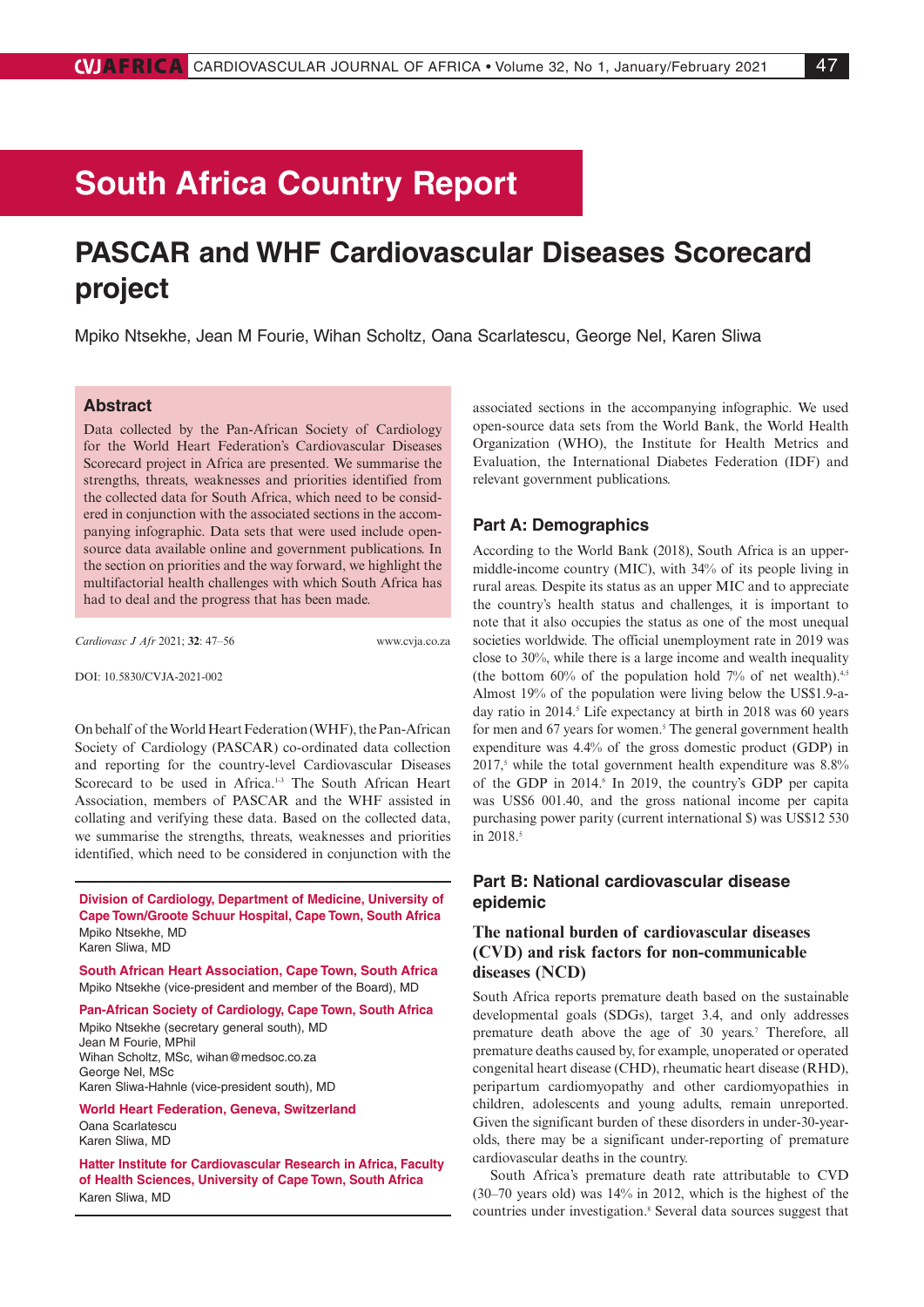the main burden of CVD is from heart failure (HF), ischaemic heart disease (IHD) and cerebrovascular disease.<sup>9,10</sup> Premature deaths (age 30–70 years) attributable to NCD, which included cancer, diabetes or chronic respiratory diseases, in addition to CVD, was 26% in 2016.11 The age-standardised total CVD death rate was 16.1%, while the percentage of disability-adjusted life years (DALYs) resulting from CVD was 7.0% in 2017.12

RHD, which has an estimated prevalence of 1.01%, is one of the main causes of premature CVD-related morbidity and mortality in the youth. This prevalence is similar to that of Tanzania and slightly lower than Mozambique's 1.09%. The total RHD mortality rate in 2017 was 0.22% of all deaths, which is almost similar to that of Cameroon (0.2%), but lower than Namibia and Senegal (0.27 and 0.28%, respectively) and Sudan's 0.38% (Table 1).<sup>12</sup>

## **Tobacco and alcohol**

The WHO age-standardised prevalence of tobacco use in adult men and women ( $\geq 15$  years) in 2018 was 46.8 and 16%, respectively (Table 1).13 Similar prevalence data suggest that 1.68% of 10–14-year-old boys and 0.81% of girls smoked,<sup>13</sup> while among the adolescents (13–15-year-olds), 24.3% of boys and 19% of girls used one form or another of tobacco (Table 1).14 The estimated annual direct healthcare-related cost of tobacco use was R11.4 billion (about US\$0.77 billion) in 2016.15 In 2004, the premature CVD mortality rate attributable to tobacco in South Africa was 18%.16

Alcohol is a major contributor to the burden of disease in South Africa. The three-year (2016–18) average recorded alcohol consumption per capita ( $\geq$  15 years) was 7.3 litres (Table 1).<sup>14</sup> Among risk factors that drive the most death and disability combined in 2017, alcohol ranked fourth highest, which is a slight improvement from 2007 when it ranked third.<sup>17</sup>

#### **Raised blood pressure and cholesterol**

The percentage of men and women with raised blood pressure (BP) [systolic BP (SBP)  $\geq$  140 mmHg or diastolic BP (DBP)  $\geq$  90 mmHg] was 27.4 and 26.1%, respectively in 2015, which increased with age.14 In the first South African National Health and Nutrition Examination Survey (SANHANES), the prevalence for raised SBP was  $5.3\%$  in persons  $\leq 25$  years old, rising to 50.5% in the 55–64-year-old group, and 63.7% in those over 65 years.18 The percentage of DALYs lost because of hypertension was 5.2%, whereas the mortality rate caused by hypertensive heart disease was 2.0% in 2017 (Table 1).<sup>12</sup>

According to Global Health Observatory data, the estimated age-standardised raised total cholesterol (TC;  $\geq$  5.0 mmol/l) level was 35.5% in 2008, while only Tunisia had a higher TC level at 40.7%.14 Data from SANHANES, conversely, indicated a prevalence of elevated TC in men, 15–65 years and older, of 18.9% that varied widely by province (Limpopo 10.9% and Western Cape 34.8%). In women, 15–65 years and older, 28.1%

| Table 1. Cardiovascular disease indicators for South Africa                                                                                                                                                                                                    |                          |                          |                  |             |
|----------------------------------------------------------------------------------------------------------------------------------------------------------------------------------------------------------------------------------------------------------------|--------------------------|--------------------------|------------------|-------------|
| <b>Indicators</b>                                                                                                                                                                                                                                              | Male                     | Female                   | Total            | Year        |
| Status of the national CVD epidemic                                                                                                                                                                                                                            |                          |                          |                  |             |
| Premature CVD mortality (30–70 years old) (% deaths)                                                                                                                                                                                                           | $\overline{\phantom{a}}$ | $\overline{\phantom{a}}$ | 14               | 2012        |
| Total CVD mortality (% of deaths)                                                                                                                                                                                                                              | 13.9                     | 18.8                     | $16.1 (31.8)^*$  | 2017        |
| Total RHD mortality (% of deaths)                                                                                                                                                                                                                              | 0.23                     | 0.21                     | $0.22(.5)^*$     | 2017        |
| DALYs attributable to CVD (%)                                                                                                                                                                                                                                  | 6.8                      | 7.2                      | $7.0(14.7)$ *    | 2017        |
| AF and atrial flutter (%)                                                                                                                                                                                                                                      | 0.29                     | 0.29                     | $0.29(.5)^*$     | 2017        |
| Prevalence of RHD (%)                                                                                                                                                                                                                                          | 0.91                     | 1.1                      | $1.01(.5)^*$     | 2017        |
| Tobacco and alcohol                                                                                                                                                                                                                                            |                          |                          |                  |             |
| Prevalence of adult tobacco use ( $\geq$ 15 years old) (%)                                                                                                                                                                                                     | $46.8(36.1)$ **          | $16(6.8)$ **             |                  | 2018        |
| Prevalence of youth $(13-15$ -year-olds) tobacco use $(\%)$                                                                                                                                                                                                    | $24.3(18.2)$ **          | $19.0(8.3)$ **           |                  | 2011        |
| Estimated direct (healthcare-related) cost of tobacco use in the South African population (current US\$)                                                                                                                                                       |                          |                          | 0.77             | 2016        |
| Proportion of premature CVD mortality attributable to tobacco (%)                                                                                                                                                                                              |                          |                          | $18.0(10)*$      | 2004        |
| Recorded alcohol consumption per capita ( $\geq 15$ years old) (litres of pure alcohol) (three-year average)                                                                                                                                                   |                          |                          | 7.3              | $2016 - 18$ |
| Raised blood pressure and cholesterol                                                                                                                                                                                                                          |                          |                          |                  |             |
| Population with raised BP (SBP $\geq$ 140 mmHg or DBP $\geq$ 90 mmHg) (%)                                                                                                                                                                                      | $27.4(24.1)$ **          | $26.1(20.1)$ **          |                  | 2015        |
| Population with raised TC ( $\geq 5.0$ mmol/l) (%) <sup>#</sup>                                                                                                                                                                                                | 18.9                     | 28.1                     | $23.5(38.9)$ **  | 2012        |
| DALYs attributable to hypertension $(\%)$                                                                                                                                                                                                                      | 5.1                      | 5.3                      | $5.2(8.7)$ *     | 2017        |
| Mortality caused by hypertensive heart disease (% of deaths)                                                                                                                                                                                                   | 1.4                      | 2.8                      | $2.0(1.7)$ *     | 2017        |
| Physical activity                                                                                                                                                                                                                                              |                          |                          |                  |             |
| Adolescents (< $13-$ ≥ 19 years old) who are insufficiently active (< 60 minutes of moderate- to vigorous-<br>intensity PA daily) $(\% )$                                                                                                                      | 37.7                     | 47.5                     | 42.8 $(80.7)$ ** | 2011        |
| Adults (age-standardised estimate) who are insufficiently active (< 150 minutes of moderate-intensity PA<br>per week, or $\leq$ 75 minutes of vigorous-intensity PA per week) (%)                                                                              | 28.5                     | 47.3                     | $38.2(27.5)$ **  | 2016        |
| Overweight and obesity                                                                                                                                                                                                                                         |                          |                          |                  |             |
| Adults who are overweight (BMI $\geq$ 25–< 30 kg/m <sup>2</sup> ) (%)                                                                                                                                                                                          | 40.5                     | 65.4                     | $53.8(38.9)$ **  | 2016        |
| Prevalence of obesity (BMI $\geq$ 30 kg/m <sup>2</sup> ) (%)                                                                                                                                                                                                   | 15.4                     | 39.6                     | $28.3(13.1)$ **  | 2016        |
| Diabetes                                                                                                                                                                                                                                                       |                          |                          |                  |             |
| Defined population with fasting glucose $\geq 126$ mg/dl (7.0 mmol/l) or on medication for raised blood glucose<br>(age-standardised) $(\% )$                                                                                                                  | $9.7(9)$ *               | $12.6(8)$ *              | 11.3             | 2014        |
| Prevalence of diabetes $(20-79 \text{ years old})$ (%)                                                                                                                                                                                                         |                          |                          | $12.7(9.3)$ ##   | 2019        |
| CVD, cardiovascular disease; RHD, rheumatic heart disease; DALYs, disability-adjusted life years; AF, atrial fibrillation; SBP, systolic blood pressure; DBP, diastolic<br>blood pressure; TC, total cholesterol; PA, physical activity; BMI, body mass index. |                          |                          |                  |             |

\*IHME global data exchange;12 \*\*WHO global data;14 #SANHANES;18 ##*IDF Diabetes Atlas*. 20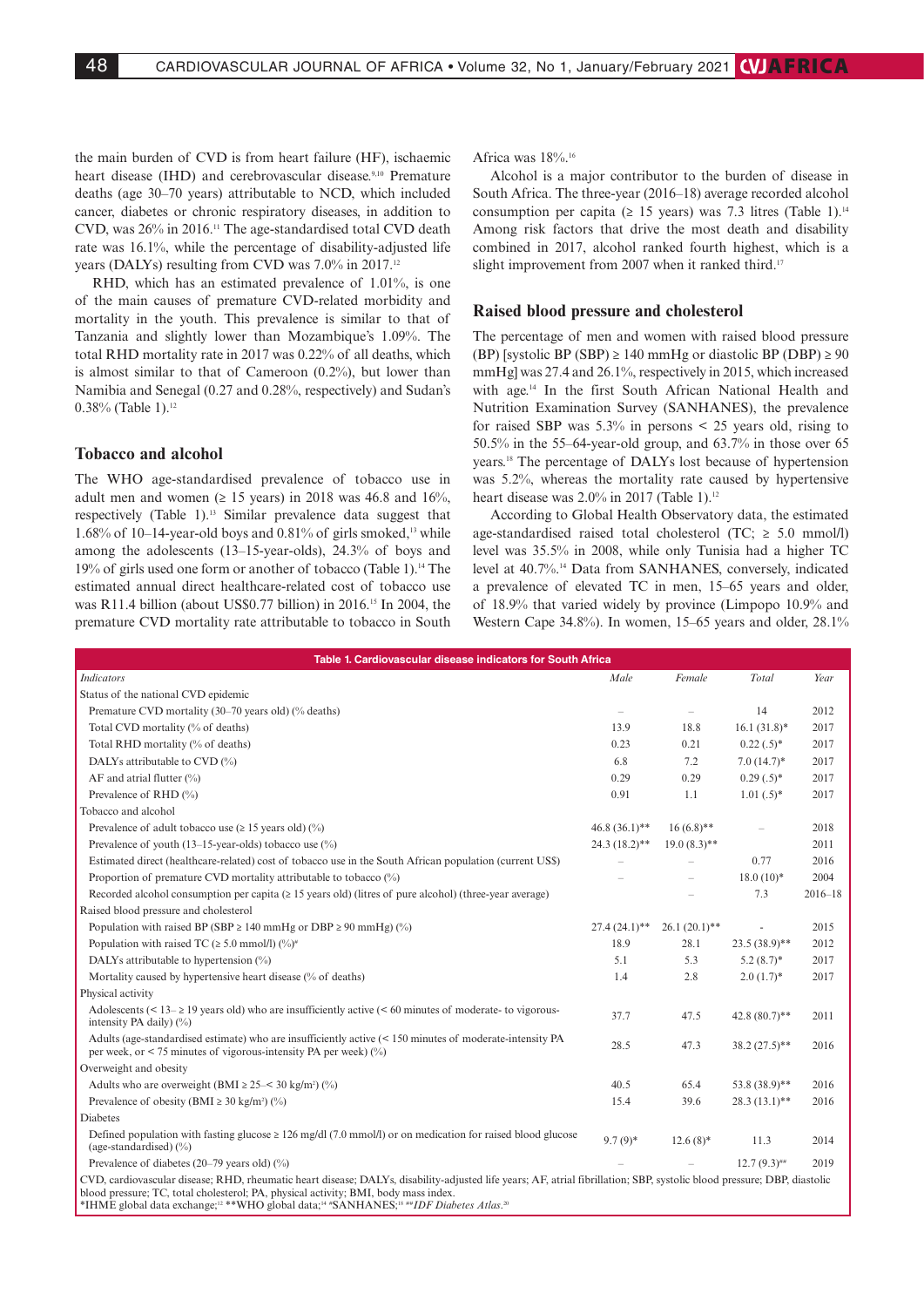had raised TC levels (Table 1), with similar varied prevalence by province (Limpopo 15.9% and Western Cape 39.3%).<sup>18</sup>

## **Physical activity**

The age-standardised estimate for adults who were insufficiently active [< 150 minutes of moderate-intensity physical activity (PA) per week, or < 75 minutes of vigorous-intensity PA per week] was 38.2% (Table 1). Data from the third Youth Risk Behaviour Survey were available for adolescents,  $\leq 13-2$  19 years old, who were insufficiently active.19 Of these 10 189 participants, 42.8% had done insufficient or no PA during the week preceding the survey, with more females (47.5%) practising a sedentary lifestyle than adolescent males  $(37.7\%)$ .<sup>19</sup>

## **Overweight and obesity**

In 2016, more South Africans (53.8%) were overweight, compared to most other African countries under investigation. Only Tunisia recorded a higher prevalence rate at 61.6%. For obesity, South Africans ranked the highest at 28.3%, followed by Tunisia with a rate of 26.9%. These figures are also higher than the global mean prevalence rates of 38.9 and 13.1% for overweight and obesity, respectively.14 Far more women than men, respectively, were overweight (65.4 vs 40.5%) and obese  $(39.6 \text{ vs } 15.4\%)$ .<sup>14</sup>

## **Diabetes**

The percentage of the population defined with a fasting glucose level ≥ 7.0 mmol/l or on medication for raised blood glucose (age-standardised) in 2014 was 11.3%. In 2019, the age-adjusted prevalence (20–79 years old) of diabetes was 12.7%, which is much higher than the rate of  $3.9\%$  for Africa (Table 1).<sup>20</sup>

## **Part C: Clinical practice and guidelines**

## **Health system capacity and guidelines for NCD risk factors**

South Africa had an average of 9.1 physicians and 13.08 nurses per 10 000 of the population in 2017, 14 with 18 hospital beds per 10 000 people in 2018.21 Locally relevant clinical tools to assess CVD risk and recent clinical guidelines for CVD prevention are available.22,23 National guidelines for the treatment of tobacco dependence were compiled by the South African Thoracic Society and endorsed by CANSA (Cancer Association of South Africa) and TAG (Tobacco Action Group).<sup>24</sup> Local guidelines are available for the management of dyslipidaemia,<sup>25</sup> type 2 diabetes mellitus,<sup>26</sup> hypertension<sup>27</sup> and HF,<sup>28</sup> with recent updates in 2018 and 2020 for the latter. These guidelines have all been drawn up through local associations and societies by specialists in their respective fields, as opposed to government health agencies. For communicable but preventable CVD, society guidelines exist for pharyngitis, acute rheumatic fever and RHD.29,30 South Africa has been a leader in conducting global population studies on RHD, 31,32 for example, the REMEDY study, which provides a tool to measure the quality of care. Alternative models to assess care specific to acute cardiac events has been developed, using Discovery Health data.<sup>33</sup>

## **Essential medicines and interventions**

The WHO has developed an essential list of medicines<sup>34</sup> for cardiovascular medication, which covers treatment for angina, arrhythmias, hypertension, elevated lipids, HF and essential antithrombotic, antiplatelet and thrombolytic agents. All treatments on the list are available in public and private health sectors. Guidance and therapy for secondary prevention of rheumatic fever and RHD, which are also on the national essential drugs lists, are widely available in the public health sector, including those for CVD risk stratification and cholesterol measurement.30

#### **Secondary prevention and management**

Although South Africa has programmes and guidelines in place for primary and secondary prevention and management of CVD, available data suggest that a significant proportion of patients who should be on appropriate secondary prevention therapy are not. Examples include (1) the low use of statin and antiplatelet treatment after myocardial infarction and stroke,<sup>35</sup> (2) the low use of penicillin prophylaxis in patients with a history of RHD demonstrated in the REMEDY study,<sup>36</sup> and (3) the finding that approximately 44% of people with hypertension were on any treatment in 2016.<sup>37</sup>

## **Part D: Cardiovascular disease governance**

A national strategic plan for the prevention and control of NCD and their risk factors has been developed, which includes CVD as the most important of these diseases.<sup>38</sup> NCD have been identified as a priority area within the national strategy, as evidenced by the appointment of a separate deputy director general and staff dedicated to the area. The following strategic priorities have been identified within the NCD space in the national plan for the next decade:

- introducing legislation and regulation to reduce the modifiable risk factors for NCD
- reducing costs and increasing the efficiency of health interventions, including providing affordable medicines, devices and vaccines, essential NCD health services, including preventative services
- establishing comprehensive surveillance mechanisms, health information systems, and dissemination processes to assist policy, planning, management and evaluation of NCD prevention and control.<sup>38</sup>

Therefore, important national NCD surveys, such as the SANHANES and South African Demographic and Health Surveys (SADHS), include data on NCD risk factors such as hypertension, diabetes, anthropometry and tobacco smoking.<sup>38</sup> South Africa also tracks the CVD-related mortality rate through a regional and national death register, co-ordinated by Statistics South Africa.<sup>39</sup> Although preventative strategies have been developed for rheumatic fever and RHD, South Africa has fallen short in its control efforts, and implementation thereof has been inadequate.40

In South Africa, the Tobacco Products Control Act 83 of 1993 was the first tobacco-control law and has been amended over time, the latest being in 2018.41,42 A summary of the latest Control Tobacco Products and Electronic Delivery Systems Bill, published in the Government Gazette on 9 May 2018, covers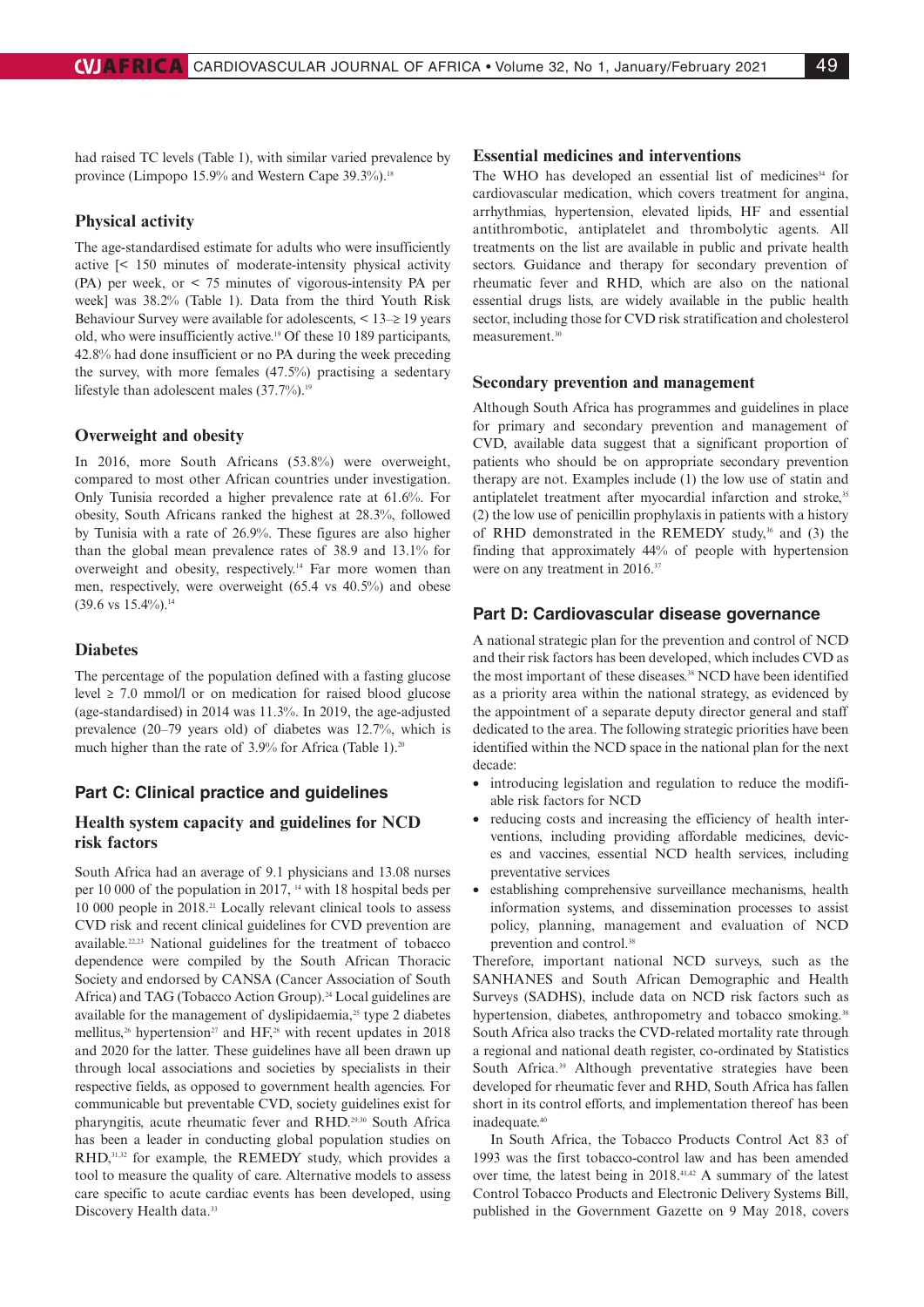gaps and exploited loopholes.42 South Africa has been part of the WHO framework convention on tobacco control (FCTC) since 2005 when its national tobacco-control plan was approved.<sup>43,44</sup>

Collaborative projects for NCD interventions, which include CVD, have been implemented between the Ministry of Health and non-health ministries and civil societies.<sup>38</sup> These include organisations/institutions such as the South African Medical Research Council, Human Sciences Research Council and Statistics South Africa. The percentage of total annual government expenditure on cardiovascular healthcare is not known. South Africa was part of the WHO-CHOICE (CHOosing Interventions that are Cost Effective) project that assessed cost-effective health outcomes for CVD prevention and control using mathematical modelling.45

## **Assessment of policy response**

The costs relating to CVD in South Africa have been discussed in various publications.46,47 However, no legislation mandating health financing, specifically for CVD or other NCD risk factors, is available. Although legislation of affordable essential CVD medicines is available, South African pharmaceutical policies do not meet the lowest prices of those achieved internationally.<sup>48</sup> Indirectly, through the Constitution and the National Health Act (No. 61 of 2003), $\frac{49}{3}$  as amended, patients' rights are protected and improved interventions, facilities and health-system procedures or resources, which could include CVD, are mandated.<sup>50,51</sup>

Legislation is employed in areas where smoking is banned. Advertising, promotion and sponsorship of all forms of tobacco, along with measures to protect tobacco-control policies from tobacco industry interference, have been implemented.<sup>43</sup> However, clear and visible warnings appear on less than half of the main display areas of tobacco packs.43 Furthermore, the amended Act provides for control over smoking, advertising of tobacco products and other related matters.42 In South Africa, the excise tax of the final consumer price of tobacco products in 2018 was  $52\%$ <sup>43</sup> and that for alcohol  $23\%$ .<sup>52</sup>

The national Department of Health (NDoH) commissioned the University of Cape Town's Lung Institute to develop a symptom-based integrated clinical management guideline that included the screening of individuals at high risk of CVD and other related NCD.<sup>53</sup> Finding sustainable funding for these diseases is challenging, and only available for research; consequently, none is available from taxation.<sup>54</sup> Equitable nationwide access to healthcare professionals and facilities are in progress, although at a slow pace.<sup>55</sup>

In 2016, National Treasury documented recommendations to implement taxes on unhealthy foods, and particularly sugarsweetened beverages (SSB), which were introduced in 2018.<sup>56</sup> In South Africa, these taxes were passed at 11%, although 20% was proposed.<sup>57</sup> Legislation on banning the marketing of unhealthy foods to minors has been drafted but not yet tabled.<sup>58</sup> No legislation exists mandating clear and visible warnings on foods that are high in calories, sugar or saturated fats, mostly because there is no universal agreement on what these should be.59 However, the South African Bureau of Standards oversees labelling and marketing in the food and health category.<sup>60</sup> Policy interventions that promote a diet to reduce CVD risk and those that facilitate PA have been introduced through the Healthy Lifestyle campaign of the NDoH.<sup>61,62</sup>

#### **Stakeholder action**

Non-governmental organisation advocacy for CVD policies and programmes in South Africa is visible and effective, as indicated in the 2018 annual report of the Heart and Stroke Foundation of South Africa (HSFSA).<sup>63</sup> Professional education for healthcare providers and patients is provided through participation at international and national conferences, which are organised by the South African Heart Association (SA Heart).<sup>64</sup> SA Heart has several specialised interest groups, such as the Heart Failure Society of South Africa (HeFFSA), South African Society of Cardiovascular Intervention (SASCI), and the Cardiac Arrhythmia Society of Southern Africa (CASSA), among others.64 Continuing medical education can also be accessed online via the South African Medical Association and other bodies. RhEACH is a non-governmental organisation providing education for people living with RHD.<sup>65</sup>

Civil societies, such as the South African NCD Alliance (SANCDA), were involved in the development and implementation of a national tobacco-control plan.43,66 The NDoH addresses NCD (and consequently CVD) in its National Development Plan,<sup>62</sup> which involves various stakeholders such as the SANCDA<sup>67</sup> and HSFSA.<sup>63</sup> These professional associations also aim at reducing premature CVD mortality by 25% in 2025.<sup>63,67</sup> SANCDA is involved in a national multi-sectoral co-ordination mechanism for NCD/CVD as discussed at their first stakeholder meeting held on 11-12 February 2014.<sup>68</sup> Kolbe-Alexander et al.<sup>69</sup> identified a need for worksite health promotion to address the prevalence of CVD and related risk factors, which were on the increase. These researchers proposed this strategy to be the better choice to reach at-risk persons.<sup>69</sup> Health/wellness screening, which includes BP measurement at workplaces, is promoted and encouraged by many companies and specifically the medical aid industry. The HSFSA, through its health promotion programme, offers services such as the employee wellness programme.<sup>63</sup>

The following strengths, weaknesses, threats and priorities are summarised as part of the scorecard data collected for South Africa.

## **Strengths**

At the 2011 United Nations General Assembly meeting, the former minister of health, Dr Aaron Motsoaledi, said that South Africa had led efforts to implement tobacco-control legislation. He continued to mention the country had passed regulations in reducing the use of trans fats, along with those to reduce the salt content in processed food.<sup>70</sup> In the SANHANES, conducted in 2012, investigators noted substantial gains had been made to reduce tobacco use.71 South Africa's national tobacco-control plan, as part of the FCTC, has been hailed by the WHO, among others.43,44

The 2015–2020 strategic plan of the NDoH was drafted to 'achieve measurable improvement in critical public health' in which requests were made for partnership with communities in disease prevention and promotion of health and wellness.<sup>72</sup> In this plan, NCD, of which CVD rank the highest, will be addressed as part of the strategic goals of the NDoH. These, among other things, are to prevent disease and reduce its burden, re-engineer primary healthcare and improve the quality of care.<sup>72</sup> A new updated strategic plan 2030 is being commissioned.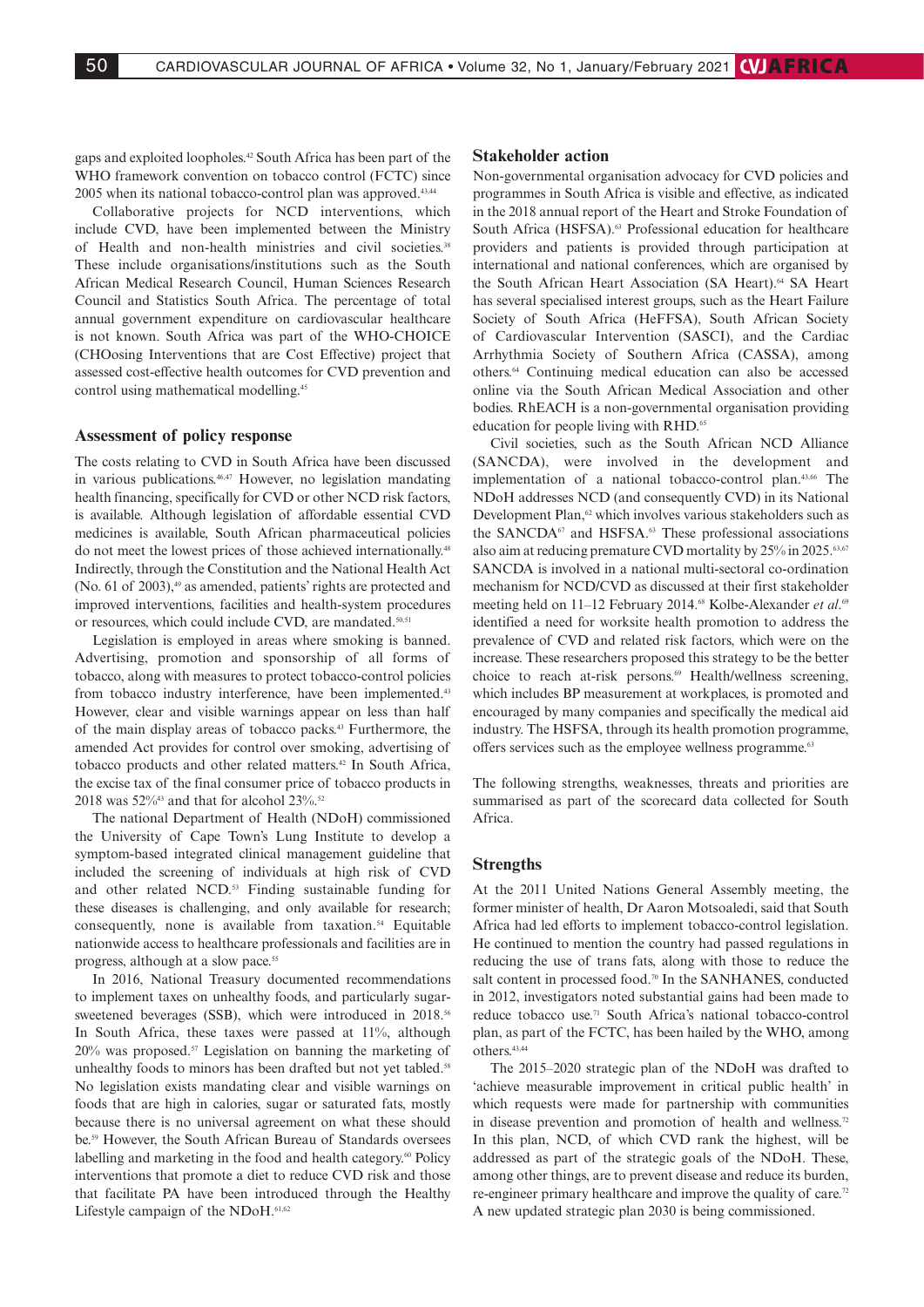The vision of the National Development Plan is to have significantly reduced the prevalence of NCD by 28% in 2030 through health promotion and wellness strategies.<sup>62,67,72</sup> The NDoH's Healthy Lifestyle campaign aims to promote healthy lifestyles through interventions that address inadequate nutrition, physical inactivity, alcohol abuse, tobacco smoking, high BP and diabetes to reduce CVD risk.<sup>61</sup> Every 10 years, a national surveillance system such as the SADHS or SANHANES, which includes CVD and their risk factors, is implemented.<sup>38</sup>

Various clinical guidelines have been introduced to manage the underlying NCD risk factors in the prevention of CVD and other related diseases.21-29 South Africa is one of the African countries that has introduced taxes on unhealthy foods or SSB.73 This introduction of a tax on SSB in April 2018 was a small victory in the fight against obesity. According to Professor Hofman, director of PRICELESS SA (Priority Cost Effective Lessons for Systems Strengthening) at the Wits School of Public Health, taxing should reduce the intake of harmful products through increasing the price. Hofman also advocated that advertising to children, in particular, needs attention.<sup>74</sup>

South Africa has a well-developed regulatory standards system that oversees the labelling and marking requirements.<sup>60</sup> However, Hofman asks for clear front-of-package (FOP) labelling.74 Hofman was quoted saying 'There are three ways to curb nutrition-related NCDs in South Africa: [the] tax on unhealthy foods, halting of marketing of unhealthy foods and transparency about what people are eating.'74

## **Threats**

The use of reporting protocols designed for diseases prevalent in high-income countries has meant that conditions affecting the poorest billions in the world have been omitted or undercounted in low- and middle-income countries. The recently published Lancet NCDI Poverty Commission, 'Bridging the gap in universal health coverage for the poorest billion,'75 highlights that reporting premature death based on the SDG target 3.4 is inadequate for most of Africa. The reason being that only premature deaths above age 30 years are reported.7,75 This inadequate definition for premature death is pronounced in regions with high poverty levels and a high burden of deaths among children and young people younger than 30 years old. These premature deaths are mostly caused by CHD, RHD, peripartum cardiomyopathy<sup>76</sup> and other cardiomyopathies. Under-reporting remains a great threat to addressing CVD in South Africa because one cannot act on preventing future deaths if these are not reported.

South Africa's premature CVD mortality rate at 14% is higher than its neighbouring country, Mozambique (8%), and most other African countries under review. The WHO-CHOICE project that assists countries with health policy and planning has flagged South Africa's very high adult and high child CVD mortality rates as a foremost priority, which needs to be addressed.77 Of concern is that premature mortality is not limited to CVD, the risk of premature NCD mortality is similar to that of Sudan (26%), and is also higher than most of the other countries and neighbouring Namibia (21%).<sup>78</sup>

Although dated, in 2004, the proportion of premature CVD mortality attributable to tobacco was very high at 18%, compared to the other African countries. The prevalence of tobacco use among men (46.8%) and women (16%) in 2018 was higher than the global levels at 36.1 and 6.8%, respectively.<sup>14</sup> In a recent article, researchers noted the total cost of smoking in South Africa in 2016 amounted to US\$2.27 billion, of which about a third went to in- and out-patient healthcare.15 In 2013, disease-related tobacco use was estimated to cost R1.2 billion.<sup>24</sup> The percentage of deaths caused by tobacco was 10.11% in 2016, killing 550 men every week, and requiring action by government and other related organisations.13

The data for alcohol consumption and its health consequences remain a concern and threat to the nation's health. A high alcohol-attributable fraction to road traffic injuries (25.2%), liver cirrhosis  $(43.4\%)$ ,<sup>79</sup> along with being the fourth largest risk factor contributing to death and disability, all point to significant work needed to reduce the alcohol-related burden.

Raised BP of South African men and women is a concern for developing CVD, as the prevalence is higher than the global figure of 22.1%.14 Although, the SANHANES researchers reported lower national TC levels, in some provinces such as the Western Cape, the women (39.3%) presented with levels higher than those of the WHO global data  $(38.9\%)$  (Table 1).<sup>14,18</sup> Of the defined population, 11.3% had raised blood glucose levels, while the prevalence of diabetes more than doubled over two years in 2019 from 5.5 to 12.7%, also creating an increased risk for CVD.14,20

Obesity, which is not only the result of physical inactivity but also poor eating habits, gives rise to a high diabetes prevalence. In a recent joint statement, leaders of the WHF and the World Stroke Organization urged governments to move away from the widely adopted approach of addressing clinical factors such as hypertension, obesity and physical inactivity individually in isolation.<sup>80</sup> They advocate for a far broader approach by following the population-wide strategy.80

Vorster *et al*. 81 acknowledged that in light of starvation, the global obesity epidemic demonstrates a 'worldwide failure to attain the goal of optimal nutrition for everyone.' Focus on the food and beverage industry has increased because of food marketing to children being considered as partially responsible for childhood obesity.<sup>82</sup>

RHD remains a threat in Africa and developing countries. In a cost-effective strategy, it was suggested that all children presenting with pharyngitis be treated with penicillin without a throat culture, which could be costly.<sup>83</sup> A systematic review<sup>9</sup> and another on CVD, HF, IHD, cerebrovascular disease and other related risk factors, such as hypertension, pose even higher risks for developing CVD in South Africa and many other African countries.10

Professor Hofman mentioned that a study conducted by the American Chamber of Commerce determined that NCD will cost the South African economy 7% of the GDP by 2030. These diseases have debilitating effects on the quality of life and, ultimately, result in death.<sup>84</sup>

## **Weaknesses**

South African pharmaceutical policies do not meet the lowest prices of those achieved internationally for affordable essential CVD medicines.48 Although the Essential Medicines List at primary healthcare level contains diabetes type 1 and 2 medication (insulin, metformin), insulin is not available at most clinics.67 Warfarin is the most widely used anticoagulant in the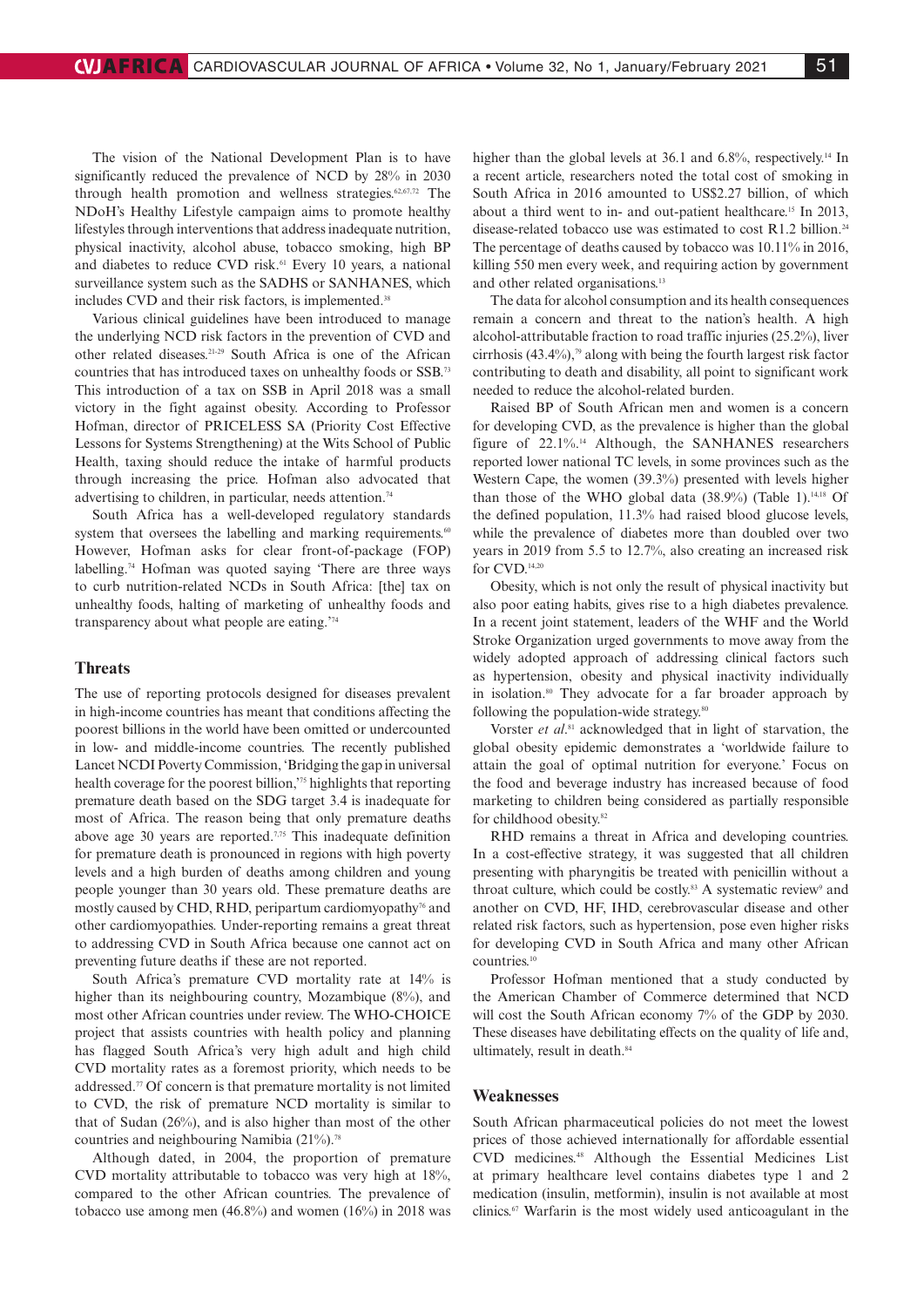public sector, with more people using it than in the private sector. However, in most provinces, it is only made available at designated international normalised ratio clinics and hospitals, as opposed to primary care clinics or community centres.<sup>85,86</sup>

In a report to inform the minister of health, SANCDA emphasised that although action plans to address diabetes and hypertension had been assembled, these were merely window dressing and without any support.<sup>66</sup>

Sustainable funding for CVD from the taxation of tobacco or other 'sin' products does not exist. Although legislation exists mandating clear and visible warnings on at least half of the principal display areas of tobacco packs, only 40% of the space is covered.<sup>67</sup>

In 2012, adjusted transparent alcohol excise tax was introduced that distinguished between alcoholic beverages (wine 23%, clear beer 25% and spirits 48%).<sup>87</sup> However, in 2018, excise taxes for alcohol were based on the rate of beer at 23% and lag behind those of tobacco products.52 In May 2014, the Department of Health published draft regulations relating to the labelling of foodstuffs that will see severe restrictions on the advertising of unhealthy foods to children.<sup>58</sup> By 2016, this draft legislation was still under discussion.<sup>88</sup>

## **Priorities and the way forward**

Twenty-five years after South Africa underwent a peaceful transition from apartheid to democracy, the country has a complex and two-tiered healthcare system that has not been able to address the health needs of most of its population.<sup>89</sup> The public system serves 84% of the population but is chronically underfunded and understaffed, with enormous challenges. The wealthiest 16% of the population has access to private healthcare, consuming 58% of the GDP expenditure on health.<sup>89</sup> Over  $70\%$ of doctors in the country are employed in the private sector. Furthermore, the healthcare system has to contend with multiple colliding epidemics, which include HIV and tuberculosis, CVD, mental health and other NCD such as injuries, substance abuse and violence, and unacceptably high mortality rates attributable to maternal and childhood diseases. More than 12% of the South African population of 57 million is HIV infected, having the world's largest antiretroviral therapy programme, subsidised by the government and provided free of charge. South Africa is one of the few African countries that has universal healthcare for people with HIV.89

South African priorities for dealing with CVD have to be seen in the overall context of all those colliding conditions.<sup>89</sup> and a simplified multi-sectoral approach is needed.<sup>80</sup> Because of the stretched and competing resources and limited health infrastructure, the following strategies are currently planned and partially underway:

- improvement in diagnosis and management of NCD/CVD at the primary care level, including via an integrative service with infectious diseases such as HIV/tuberculosis
- development of human resources including task sharing and task shifting (e.g. use of non-physician technicians)
- improving salaries for health professionals to retain them in the public workforce domain
- increased and easier access to essential medicines for CVD by promoting simplified regimens, generic drugs and combination tablets
- development of context-specific guidelines and algorithms for risk stratification and medical management appropriate to the South African context
- population-wide interventions to promote a healthy diet, physical activity, healthy environment and cessation of smoking and alcohol abuse
- strengthening surveillance and quality assurance systems<sup>89</sup>
- increasing the partnerships between industry and government to map out the promotion of healthy food options and a healthier work environment
- strengthening the Directorate for Chronic Diseases, Disability and Geriatrics that has produced and distributed several national guidelines for preventing and controlling NCD.

More effective collaboration between the medical and non-medical government sectors with the public and industry will facilitate better overall use of resources, tackling the larger burden of CVD affecting South Africans from childhood to old age.

This publication was reviewed by the PASCAR governing council and approved by the South African Heart Association.

## **References**

- 1. Mohamed AA, Fourie JM, Scholtz W, *et al.* Sudan Country Report: PASCAR and WHF Cardiovascular Diseases Scorecard project. *Cardiovasc J Afr* 2019; **30**: 305–310.
- 2. Dzudie A, Fourie JM, Scholtz W, *et al*. Cameroon Country Report: PASCAR and WHF Cardiovascular Diseases Scorecard project. *Cardiovasc J Afr* 2020; **31**(2): 103–110.
- 3. PASCAR WHF. The World Heart Federation and Pan-African Society of Cardiology Cardiovascular Disease Scorecard project for Africa. *Cardiovasc J Afr* 2020; **31**(4)(Suppl): 1–56.
- 4. Statistics South Africa. *Inequality Trends in South Africa: A multidimensional diagnostic of inequality.* Pretoria: Statistics South Africa, 2019.
- 5. The World Bank. [Online] 2018. https://data.worldbank.org/.
- 6. World Health Organization. Country Profiles. South Africa Statistics [Online] 2014 (updated, 2020). https://www.who.int/countries/zaf/en/.
- 7. Sliwa K, Yacoub M. Catalysing the response to NCDI Poverty at a time of COVID-19. *Lancet* 2020; **396**(10256): 941–943.
- 8. World Health Organization. CVD World Monitor. [Online] 2012. http:// cvdworldmonitor.org/targets/premature-mortality-due-to-cvd/.
- 9. Nyaga UF, Bigna JJ, Agbor VN, *et al.* Data on the epidemiology of heart failure in sub-Saharan Africa. *Data in Brief* 2018; **17**: 1218–1239.
- 10. Keates AK, Mocumbi AO, Ntsekhe M, *et al.* Cardiovascular disease in Africa: epidemiological profile and challenges. *Nat Rev Cardiol* 2017; **14**(5): 273–293.
- 11. World Health Organization. Noncommunicable Diseases (NCD) Country Profiles. South Africa*.* [Online] 2018. https://www.who.int/ nmh/countries/zaf\_en.pdf.
- 12. Institute for Health Metrics and Evaluation (IHME). GHDx. Global Health Data Exchange. [Online] 2017. http://ghdx.healthdata.org/gbdresults-tool.
- 13. Drope J, Schluger N (eds). *The Tobacco Atlas. South Africa Fact Sheet.*  Atlanta: American Cancer Society and Vital Strategies, 2018.
- 14. World Health Organization. The Global Health Observatory (GHO). WHO. [Online] 2020. https://www.who.int/data/gho.
- 15. Boachie MK, Rossouw L, Ross H. The economic cost of smoking in South Africa, 2016. *Nicotine Tob Res* 2021; **23**(2): 286–293.
- 16. World Health Organization. Global Report on Mortality Attributable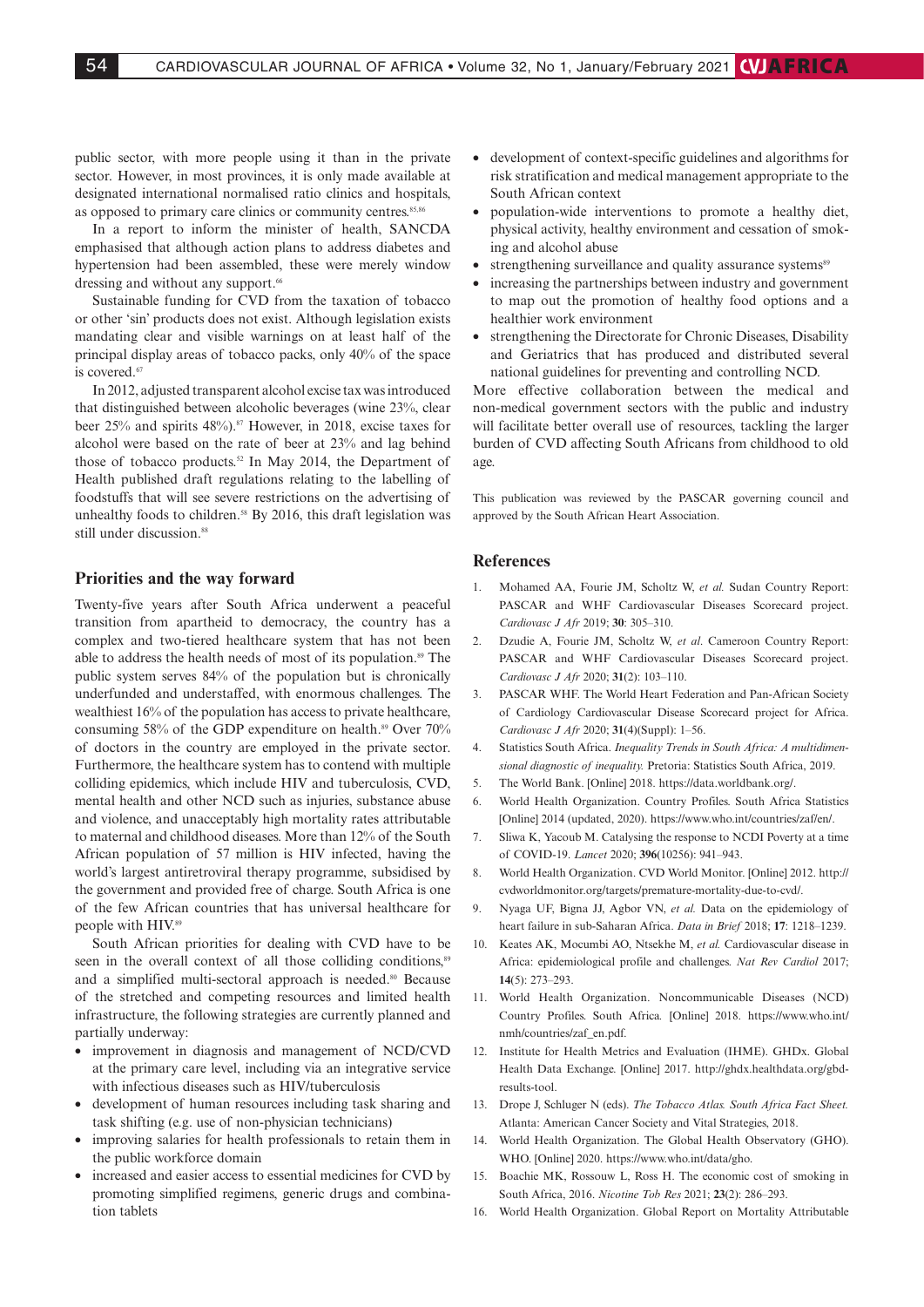to Tobacco*.* Geneva, Switzerland: World Health Organization, 2012.

- 17. Institute for Health Metrics and Evaluation. South Africa: Top 10 risks contributing to DALYs in 2017 and percent change, 2007–2017, all ages, number. IMHE Measuring what matters. [Online] 2017. http://www. healthdata.org/south-africa.
- 18. Shisana O, Labadarios D, Rehle T, *et al*. South African National Health and Nutrition Examination Survey (SANHANES-1)*.* Cape Town: HSRC Press, 2013.
- 19. Reddy SP, James S, Sewpaul R, *et al.* Umthente Uhlaba Usamila the 3rd South African National Youth Risk Behaviour Survey 2011*.* Cape Town: South African Medical Research Council, 2013.
- 20. International Diabetes Federation (IDF). *IDF Diabetes Atlas.* 9th edn*.*  [Online] 2019. http://www.diabetesatlas.org/en/resources/.html.
- 21. Rispel LC, Padarath A (eds). South African Health Review 2018. Durban: Health Systems Trust, 2018. http://www.hst.org.za/publications/Pages/SAHR2018.
- 22. Wollum A, Gabert R, McNellan CR, *et al.* Identifying gaps in the continuum of care for cardiovascular disease and diabetes in two communities in South Africa: Baseline findings from the HealthRise project. *PLoS ONE* 2018; **13**(3): e0192603.
- 23. South African Medical Association. SA Heart Guideline: Diet for prevention of cardiovascular disease. [Online] https://www.saheart.org/ cms-home/category/24.
- 24. Van Zyl-Smit RN, Allwood B, Stickells D, *et al.* South African tobacco smoking cessation clinical practice guideline. *S Afr Med J* 2013; **103**(11): 869–876.
- 25. Klug E, Raal FJ, Marais AD, *et al.* South African dyslipidaemia guideline consensus statement: 2018 update A joint statement from the South African Heart Association (SA Heart) and the Lipid and Atherosclerosis Society of Southern Africa (LASSA). *S Afr Med J* 2018; **108**(Part 2): 973–1000.
- 26. The Society for Endocrinology, Metabolism and Diabetes of South Africa Type 2 Diabetes Guidelines Expert Committee. The 2017 SEMDSA guidelines for the management of type 2 diabetes mellitus. *J Endocrinol Metab Diabetes S Afr* 2017; **21**(1)(Suppl 1): S1–S196.
- 27. Seedat YK, Rayner BL, Veriava Y; Hypertension guideline working group. South African hypertension practice guideline 2014. *Cardiovasc J Afr* 2014; **25**: 288–294.
- 28. Hitzeroth J, Mpe M, Klug E, *et al*. 2020 Heart Failure Society of South Africa perspective on the 2016 European Society of Cardiology Chronic Heart Failure Guidelines. *S Afr Med J* 2020; **110**(9b): 938–951.
- 29. Zühlke L, Mirabel M, Marijon E. Congenital heart disease and rheumatic heart. *Heart* 2013; **99**: 1554–1561.
- 30. National Department of Health. *Standard Treatment Guidelines and Essential Medicines List for South Africa Primary Healthcare Level.* 6th edn*.* Pretoria: Republic of South Africa, 2018.
- 31. Karthikeyan G, Zühlke L, Engel M, *et al*. Rationale and design of a global rheumatic heart disease registry: The REMEDY study. *Am Heart J* 2012; **163**(4): 535–540.
- 32. Busko M. Valvular atrial fibrillation with HF common, often untreated in young Africans. *Medscape* 07 June 2016. https://www.medscape.com/ viewarticle/864451.
- 33. Moodley Naidoo R, Timothy GA, Steenkamp L, *et al.* Measuring quality outcomes across hospital systems: Using a claims data model for risk adjustment of mortality rates. *S Afr Med J* 2019; **109**(5): 299–305.
- 34. World Health Organization. *WHO Model List of Essential Medicines*. 20th edn. Essential Medicines and Health Products, 2017. https://www. who.int/medicines/publications/essentialmedicines/en/.
- 35. Yusuf S, Islam S, Chow CK, *et al*. Use of secondary prevention drugs for cardiovascular disease in the community in high-income, middle-

income, and low-income countries (the PURE Study): a prospective epidemiological survey. *Lancet* 2011; **378**(9798): 1231–1243.

- 36. Zühlke L, Karthikeyan G, Engel ME. Clinical outcomes in 3343 children and adults with rheumatic heart disease from 14 low- and middle-income countries: two-year follow-up of the global rheumatic heart disease registry (the REMEDY Study). *Circulation* 2016; **134**(19): 1456–1466.
- 37. Statistics South Africa. *South Africa Demographic and Health Survey 2016: Key Indicator Report.* Pretoria: Statistics South Africa, 2017.
- 38. Department of Health. Strategic plan for the prevention and control of non-communicable diseases 2013–17. Pretoria: RSA, 2013.
- 39. Statistics South Africa. Causes of Death. Mortality and causes of death report. Stats SA, 2018 (ongoing). http://www.statssa.gov.za/.
- 40. Robertson KA, Volmink JA, Mayosi BM, Writing Committee. 1st All Africa Workshop on Rheumatic Fever and Rheumatic Heart Disease Champagne Sports Resort, Drakensberg, South Africa, 15–16 October 2005. Towards a uniform plan for the control of rheumatic fever and rheumatic heart disease in Africa. *S Afr Med J* 2006; **96**(3): 241–245.
- 41. Tobacco Control Research Group, Department for Health at the University of Bath. South Africa Country Profile. *Tobacco Tactics.* 30 April 2020. https://tobaccotactics.org/wiki/south-africa-country-profile/.
- 42. Department of Health. Act (12/2012): Draft Control of Tobacco Products. *Government Gazette* No. 41617*.* Pretoria: Dept of Health, 9 May 2018: 635
- 43. World Health Organization. The World Health Organization framework convention on tobacco control (FCTC). South\_Africa\_2018\_report*.*  2018. Available: http://untobaccocontrol.org/impldb/.
- 44. International Legal Consortium, Global Legal Center. Tobacco Control Laws. Legislation by Country, South Africa: Tobacco Control Policies. Campaign for Tobacco-Free Kids, United States, 18 September 2019. https://www.tobaccocontrollaws.org/legislation/factsheet/policy\_status/ south-africa.
- 45. Ortegón M, Lim S, Chisholm D, *et al.* Cost effectiveness of strategies to combat cardiovascular disease, diabetes, and tobacco use in sub-Saharan Africa and South East Asia: mathematical modelling study. *Br Med J* 2012; **344**: e607.
- 46. Pestana JA, Steyn K, Leiman A, *et al*. The direct and indirect costs of cardiovascular disease in South Africa in 1991. *S Afr Med J* 1996; **86**: 679–684.
- 47. Gaziano TA. Economic burden and the cost-effectiveness of treatment of cardiovascular diseases in Africa. *Heart* 2008; **94**: 140–144.
- 48. Bangalee V, Suleman F. Has the increase in the availability of generic drugs lowered the price of cardiovascular drugs in South Africa? *Health SA Gesondheid* 2016; **21**: 60–66.
- 49. Republic of South Africa. National Health Act, 2003 No. 61 of 2003: National Health Act, 2004. *Government Gazette* 2003; **469**(26595). Cape Town 23 July 2004.
- 50. Maphumulo WT, Bhengu BR. Challenges of quality improvement in the healthcare of South Africa post-apartheid: A critical review. *Curationis*  2019; **42**(1): a1901.
- 51. Republic of South Africa. Constitution of the Republic of South Africa, *Government Gazette* 2014. Pretoria, South Africa. 1996. https://www.gov. za/documents/constitution/constitution-republic-south-africa-1996-1.
- 52. Stacey N, Summan A, Tugendhaft A, *et al*. Simulating the impact of excise taxation for disease prevention in low-income and middle-income countries: an application to South Africa. *Br Med J Glob Health* 2018; **3**: e000568.
- 53. National Department of Health. Primary Care 101 Guideline 2013/14*.*  Pretoria: NDoH, 2013/14.
- 54. Fairall L, Bateman E, Cornick R, *et al*. Innovating to improve primary